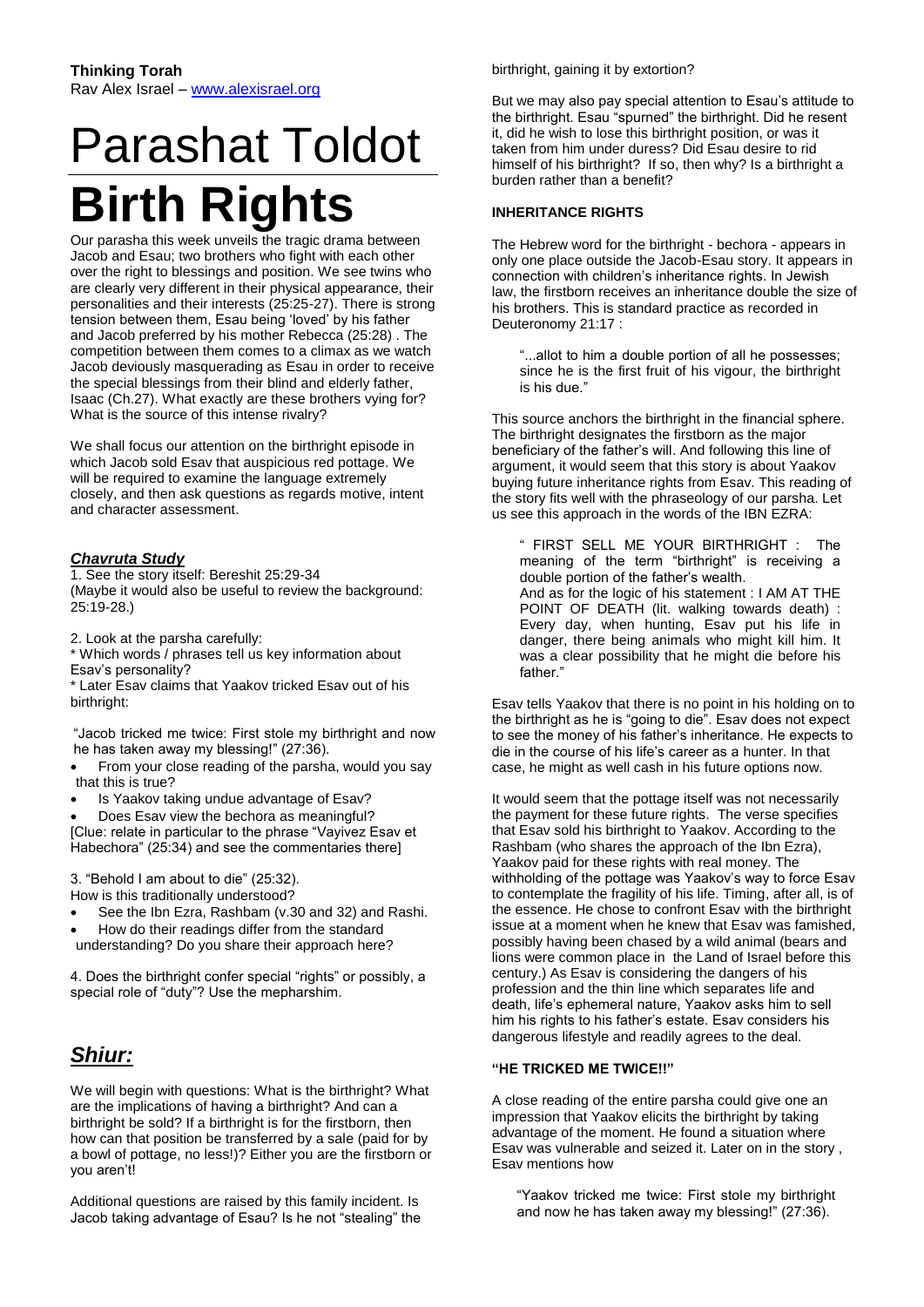It seems that Esav regrets the sale! Does this mean that Yaakov had forced the birthright from Esav at a moment of weakness?

The problem here is compounded however when we remember the final verse of our story. Verse 34 states that:

"Esav spurned the birthright"!

So does Esau resent the sale or is he happy to be rid of the birthright? Who is the shrewd businessman here? - Yaakov, who takes advantage of Esav, or Esav who gets good value for something he sees as worthless?

The predominant approach in the commentaries is to see Esav as having negative feelings towards the birthright. (although, if the Bechora is financial, that is a little difficult to understand. No one rejects free money!.) Furthermore, the following commentaries see the contradiction in Esav's response a sign of his inconsistency, his fickle nature, his opportunism and living for the moment.

The RASHBAM comments:

" ESAV SPURNED THE BIRTHRIGHT: We need to be told this detail here because, as we see later on, Esav later expresses regret at the sale of his birthright: 'He stole my birthright' . Thus the Torah tells us (through the combination of statements) of his inconsistency and stupidity: Now, when he wants to eat he sells it and he regrets it afterwards."

The SHADAL is more incisive in his understanding of the causes of Esav's change in attitude:

"When his father became old (27:1) and Esav realised that Isaac will die and he (Esav) might outlive him, he regretted the sale and began to see the entire incident as a trick."

The commentaries do not take Esav's pain or regret over this incident particularly seriously. (The blessing incident is another saga completely. There, we see many expressions of sympathy with Esav in the classic literature.)

# **THE FAMILY PRIEST**

This approach is not the only way that this episode has been understood. The Birthright is primarily financial in nature, then why does the righteous Jacob take such a keen interest in it? Moreover, this would appear inconsistent with Jacob's apparent unmaterialistic personality. After all, when Yaakov prays to God on his way to Haran, he asks for only the basics: "bread to eat and a piece of clothing to wear" (28:20). It would seem that Yaakov shows little regard for material possessions.

RASHI views the concept of a birthright not so much in terms of financial rights and benefits. He understands the birthright as a spiritual legacy and a position of religious responsibility. The firstborn of each family would be the religious representative of that family, offering the family sacrifices and performing sacred ritual. He explains the exchange of the birthright in the following way:

"SELL ME YOUR BIRTHRIGHT: Because religious worship was performed by the firstborn. Yaakov said to himself, 'this man of evil deed is not fit to bring offerings to the Lord'

BEHOLD I AM ABOUT TO DIE: Said Esav, 'What is the content of this service?' Yaakov replied, 'There are numerous warnings, restrictions, penalties and even death which are connected to the correct Temple service of God'..... Esav said 'I will die as a result of it! Why do I need it?' AND ESAV SPURNED THE BIRTHRIGHT: The Torah testifies to his evil ways for he ridiculed the service of God."

In this reading, the birthright imposes not material nor any other remuneration for the firstborn. The birthright implies obligation and responsibility; even danger; for the firstborn are meant to act as priests serving God as representative of their family. Esav rejects the responsibility of the Divine Service. In a fascinating reading of the text, Rashi translates Esav's statement "Hinei anochi holech lamut" as a statement that the strict priestly laws with their death penalty . (Improper Temple service could result in death eg. Lev. 10:1,2.) might lead him to his death. Why then, bother with the priesthood? It has no particular advantages! It would also seem apparent that Esav does not particularly value this form of activity as a life's career.

This interpretation reflects a well known Biblical tradition that previous to the appointment of the Tribe of Levi as Priests and Levites, it was the firstborn who would act as Temple functionaries (See Numbers 8:15). Yaakov covets this sacred role whereas Esav finds it meaningless. According to Rashi, by transmitting this story, the Torah stresses Esav's desire for freedom, especially from this sacred role as opposed to Yaakov's desire for duty and holiness.

According to this reading, there is no pressure, no extortion. Yaakov welcomes the opportunity to play a part in the Divine Service whereas Esav is keen to be rid of it.

It is unclear why Esav regrets the sale later, but we may suggest that as he feels the increasing rivalry of Yaakov, he resents any encroachment of Yaakov on his "territory", no matter what.

# **LEGACY OF LEADERSHIP**

A third approach to our story regards the birthright as neither material inheritance nor priestly worship. Rather it sees this title as a leadership position within the family. This line is taken by a number of commentators. The RAMBAN states:

"It is possible that the dual portion of the firstborn was a law of the Torah but not existent previously. Rather the firstborn was to assume the father's position as head of the family, with the requisite honour of his younger brothers. This is why he said to Isaac, 'I am Esav your firstborn', to say that he was the firstborn, fitting to be blessed."

According to this approach, the firstborn assumes the control of the family, with all that is included in that. Maybe another Biblical support for this image is the plague of the Death of the Firstborn in Egypt. The plague was the most severe in that the leader of each household was pinpointed. It was as if God was attributing responsibility to the family leaders.

The ABRABANEL takes this approach further :

" The brothers were not concerned about their financial inheritance nor did Yaakov pursue the firstborn for a position of honour...The entire effort here was to determine who would inherit the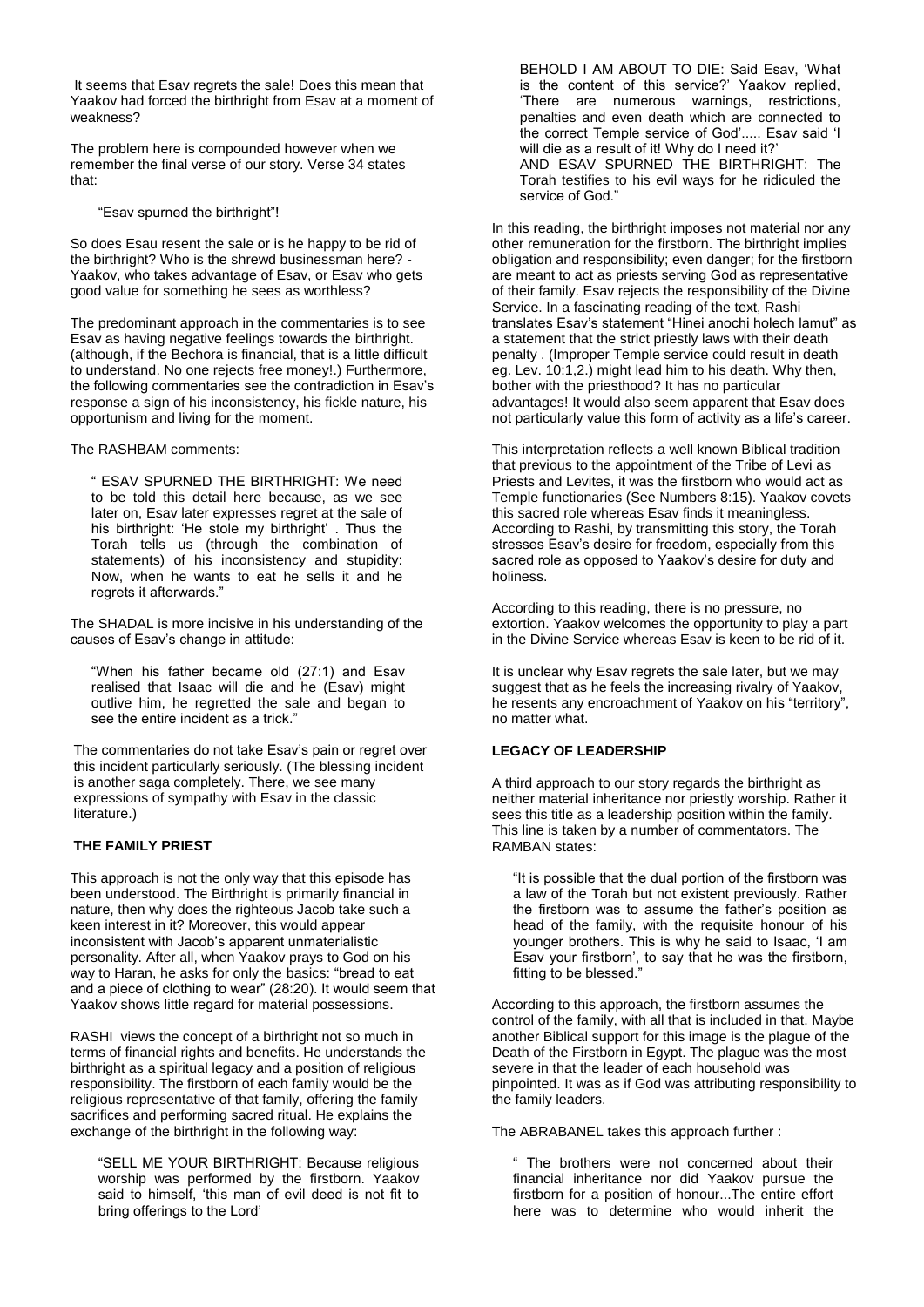Blessing of Abraham: that God would be with him and his descendants to give them the inheritance of the Land.... this was the 'wealth and riches' that Isaac inherited from Abraham. This is also the 'money and wealth' that would be passed on to his children. Not the material wealth of herds and other benefits.

..... Yaakov presumed that the two brothers could not share this Godly inheritance. They had such different personalities. They were opposites both in their attitudes and in their occupations. Yaakov was a God fearing man desiring God's command and fitting to inherit the Divine destiny. Whereas Esav was a man who acted badly; he had no place for God in his heart.... thus it was essential that only one of them should sit on the throne of Abraham and Isaac.

.... Yaakov had grave worries. Would Esav - being the firstborn - become Isaac's heir? .... Or would it he - Yaakov - inherit the Abrahamic destiny due to his righteousness and purity? Because it was an impossibility to have both of them inherit as a team; one of them being pure and the other impure.... Thus Yaakov began to think of plans whereby he could acquire the birthright from Esav."

Yaakov wants to know who will be the heir to the legacy of Abraham. This is a tradition described by God when he spoke about Abraham - "For I have singled him out, that he may instruct his children and his family line to keep the way of the Lord by doing what is just and upright" (18:19) of religion and ethical standard. Yaakov wants to be the heir to this tradition. He wants to be the father of the nation that will inherit the Land of Canaan. He feels that he can do this better than Esav who seems to show little family commitment.

#### **FAMILIAL RESPONSIBILITY**

SHADAL takes this approach a step further. He tries to explain why this incident is set in the family kitchen, Yaakov acting as cook. He notes the way that Esav marches in to get his soup and "ate, drank, stood up and left". He makes an enlightening comment:

"Yaakov was constantly concerning himself with the needs of the family home. Esav would eat daily at home but spent his days hunting - not enough to fill the family needs but he would occasionally provide a tasty joint of meat - but the traditional family trade was sheep farming and Esav gave no assistance in this area."

He describes Yaakov's feelings of resentment to his brother who took from the family but wished not to contribute.

#### **DID YAAKOV BECOME THE LEADER?**

Shadal notes also that although Yaakov buys the birthright form Esav, we never see him use it. In fact, as we see later in his speech, "I am Esav your firstborn" (27:19), it is clear that Isaac still sees Esav as firstborn years later and Yaakov knows that. Yaakov never acts as firstborn and never mentions this incident to his father. So what power does the sale have? What was it about?

#### Shadal suggests that:

"Yaakov did not intend to achieve any advantage in the family will nor did he wish to gain any blessing of

great import. Rather, Yaakov wished that after his father's death, that Esav should let him manage the family estate and to lead the household. Yaakov deliberately requested this particular request so that Esav could not throw him out of the house or exile him from the land, thereby preventing Yaakov from becoming the fulfillment of the "blessing of Abraham" : the promise of the Land to the descendants of Abraham."

So our third approach sees Yaakov concerned with one thing. Yaakov knows that there is a promise that has been made to Abraham. He is to father a nation that is to transmit certain messages to the world. The vehicle for this is the Nation of Israel in the Land of Israel. Yaakov wants to ensure that this spiritual destiny is left in safe hands.

#### **A WORD ABOUT STRUCTURE**

It is interesting to examine these last comments in the light of the structure of our parsha. Obviously, at a glance, one denotes three major episodes in Parshat Toldot:

Ch.25 The birth and formative years of Yaakov and Esav<br>Ch.26

Yitzchak's adventures in the Lands of the Pelishtim

Ch.27 Isaac's blessing; Yaakov's deception etc.

Now in which section of the Parsha does our Bechora story belong?

It certainly doesn't relate to ch.26. So we are left with two choices. Most people would group the Bechora story together with the struggle for the blessing, for leadership, that we find in ch.27. This is the general atmosphere of that story. But the Torah sees it otherwise. Rather than including the sale of the bechora as the prologue to Chapter 27, it is placed in Chapter 25. Why<sup>1</sup>?

This relates back to our topic of course. Is the story of the bechora an introduction to the "blessings" story? In fact it would seem to have no bearing at all upon Ch.27 where Yaakov's legal status of bearer, or buyer, of the birthright is totally amiss. Indeed, this detail, which one would hope to be significant in the story, is absolutely absent. This leads us in alternative directions if we are searching for a conceptual heading under which to consider the bechora episode.

We should then assert that in fact the Bechora story has

 $\overline{a}$ 

It is striking that this topic forms the framework, or the "bookends" for the "blessings" narrative. By doing this, the Torah virtually indicates explicitly at the very outset that Esav was unsuitable! He was not a covenantal candidate!

 $1$  There IS a prologue or an introduction to Chapter 27. It is actually the final two pesukim of CH.26 which deal with Esav's inappropriate marriage to local Canaanite women. This information which might be easily passed over lightly takes on new significance and impact when we read the "epilogue" to the parsha of Yaakov's deception in gaining the Berachot. This epilogue also deals with appropriate and inappropriate marriage, or should we say, marriage under the covenantal model and marriage outside that model. In pesukim 27:46-28:9 we read about Yaakov being sent to Padan Aram to Abraham's homestead to find a wife. Yaakov is acting in typical patriarchal fashion, finding his wife in the "old country" amongst the "land, birthplace, and father's house" that Abraham left! Esav gets the message. He realizes that he didn't merit the Berachot because he did not act in time honoured covenantal tradition. Esav responds by marrying aging. This time he marries "in the family."